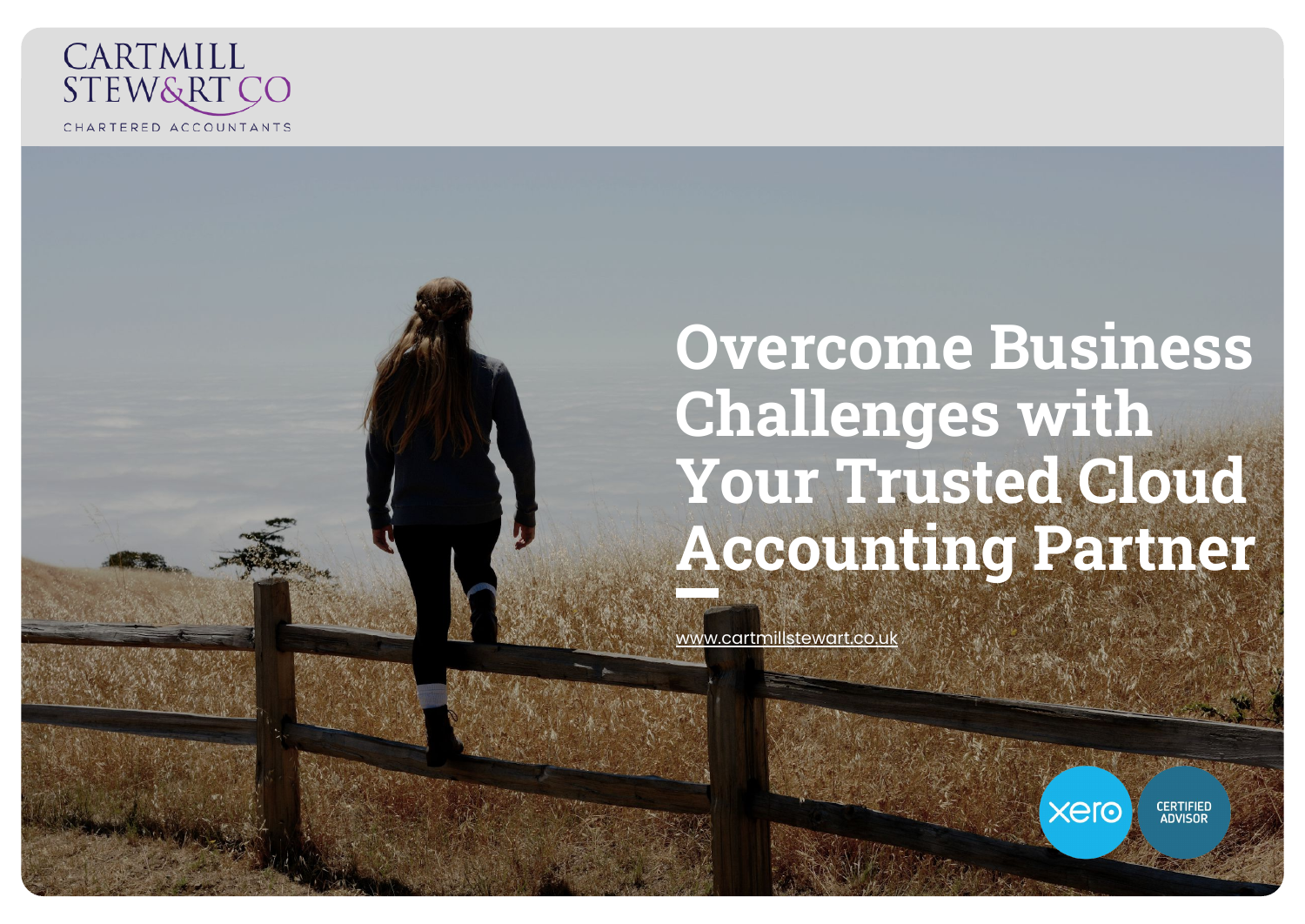

Who we are

# **Hello, we're Cartmill Stewart & Co.!**

We are a full-service accounting firm dedicated to easing the time pressures and back office burden inflicted upon small businesses. We can serve as the extended finance arm of your business, always ready to help you overcome business challenges.

Our cloud accounting firm based in Lisburn, Co. Antrim, runs a little differently from the rest.

We speak your language, care deeply about where you're going and are here to help make your life less stressful. Let us bring positive change to your business– partner with us today!

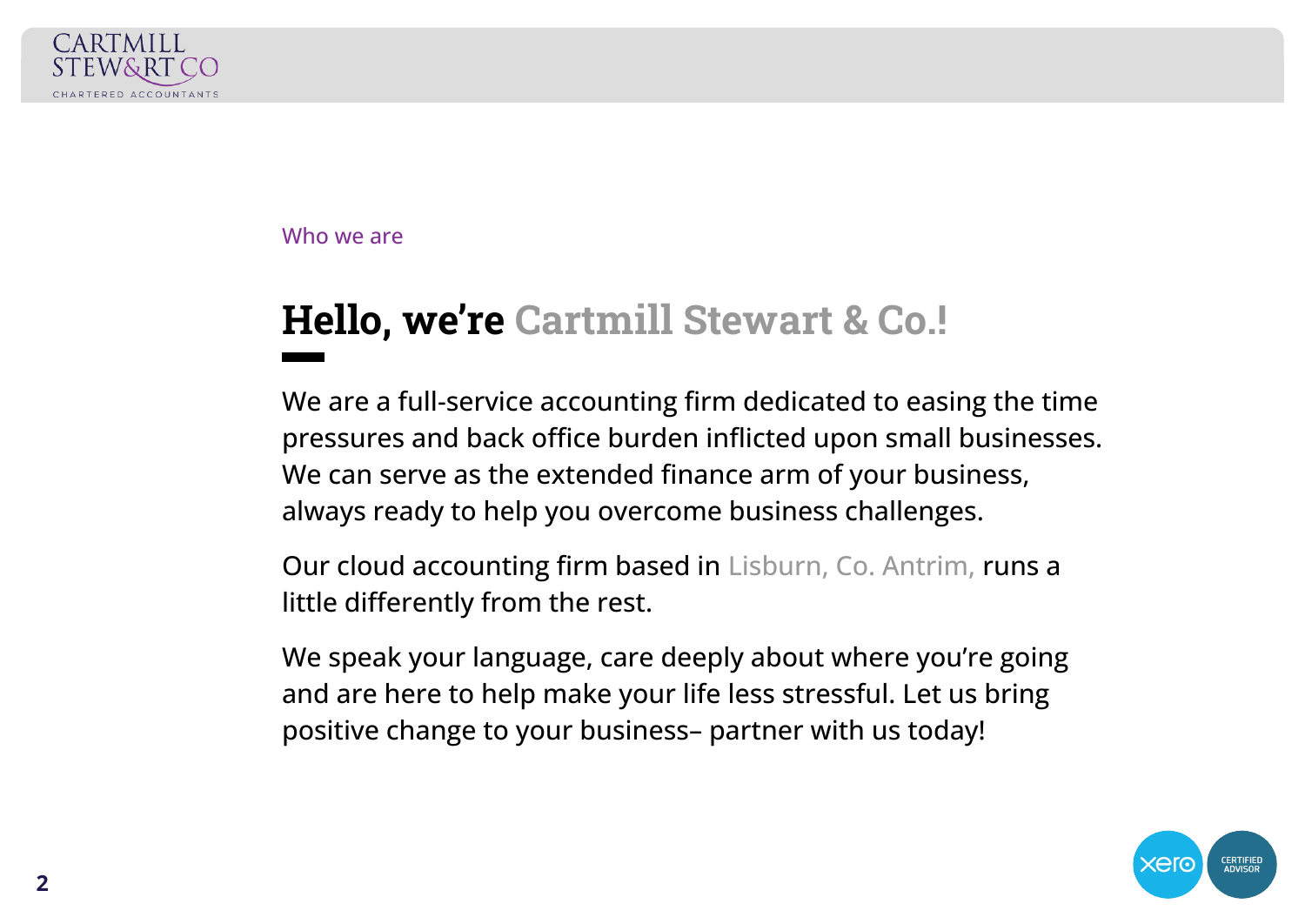

#### Who we help

At Cartmill Stewart & Co., we don't focus on just a single niche.

With the depth and breadth of our financial experience, we are confident that we can deliver exceptional results for small businesses from any industry.

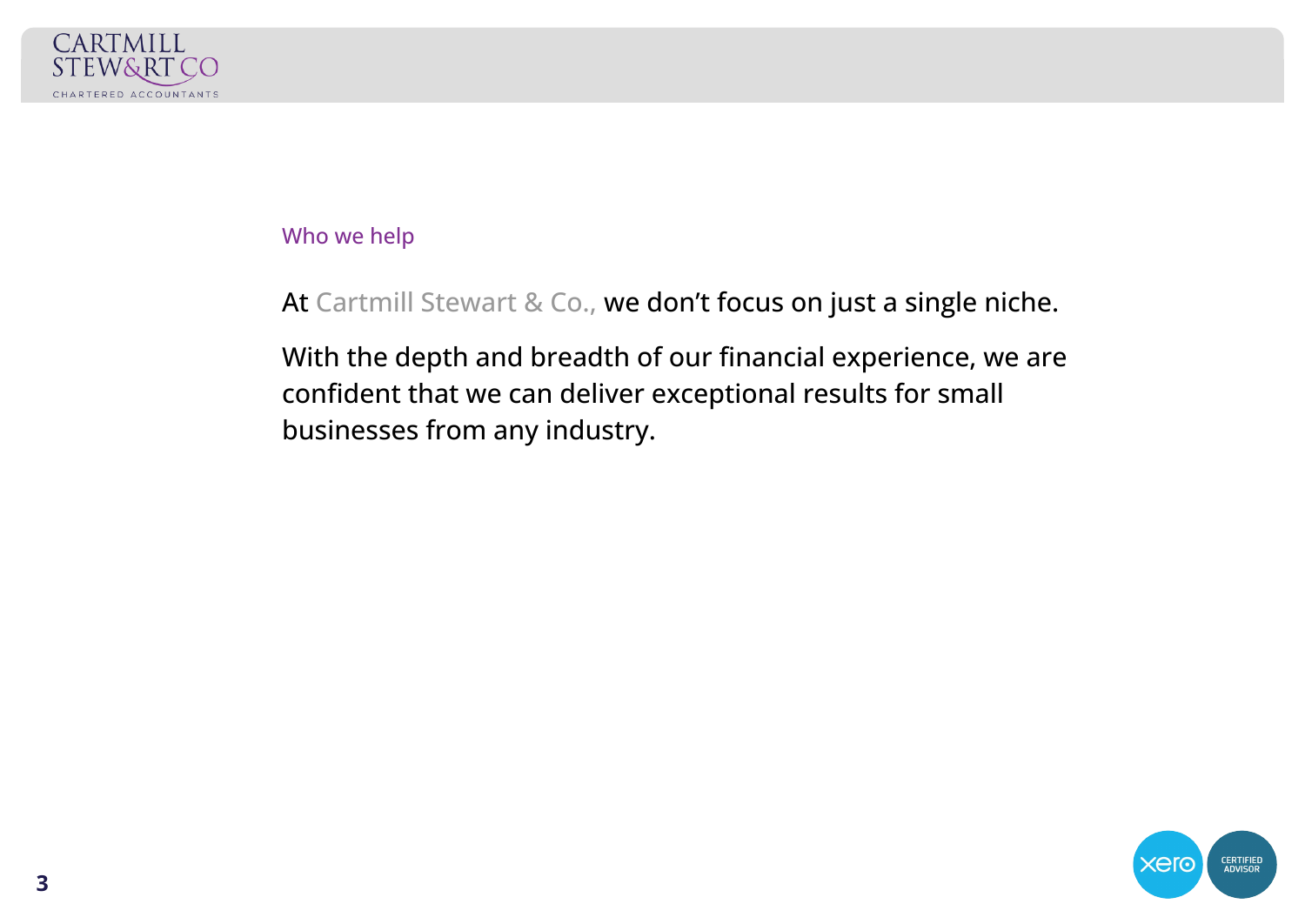

#### How we help

#### **Free up your time**

You can wave goodbye to tedious, time-consuming accounting chores with automated bank reconciliations, invoice reminders and more!

**Make more money (and keep more in your pocket)**

We'll help you understand where you're making money and what you can do to make more of it, implement strategies to reduce tax and fix cash flow issues.

**Streamline your systems**

No more expensive software, upgrades and backup solutions, we work with savvy cloud tools that help you save time and reduce stress.

#### **Smart business decisions**

Our advisors will help you drive your business success by showing you what your numbers really mean. We'll help manage your cash flow, tax planning and growth goals. To put it simply, we care about where you're going!

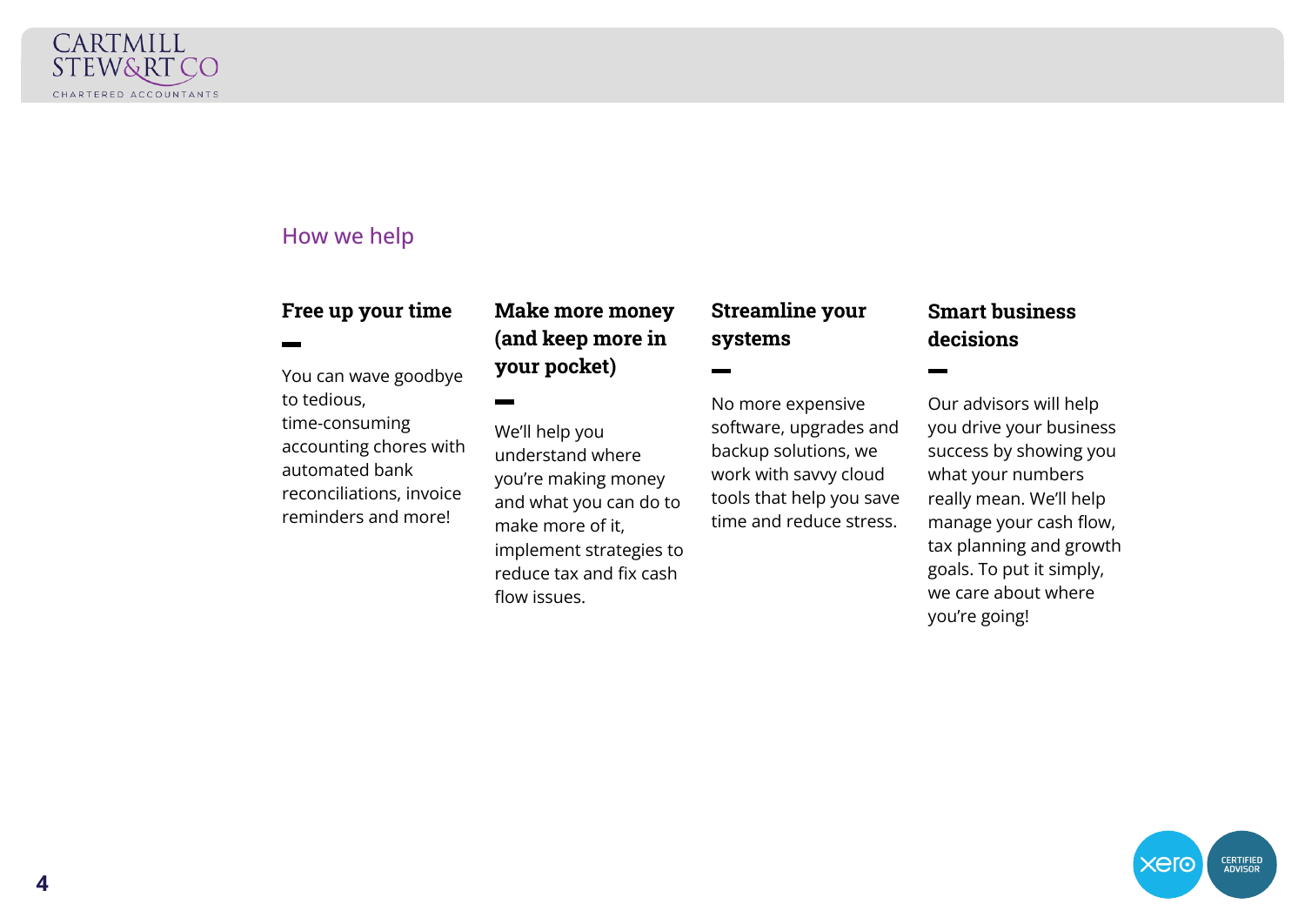

## **Did we mention we love Xero?**

We're Xero-certified advisors which means we know how to help you get the most out of Xero.

Xero's modern cloud-based accounting platform has smart bank feeds, an easy-to-use financial dashboard, simple online invoicing and connections to 1000's of other useful apps.

You'll save time and get paid fast, giving you more time to focus on what matters most: your business.

Xero allows us to become more closely involved in your business – meaning we give you the best advice.

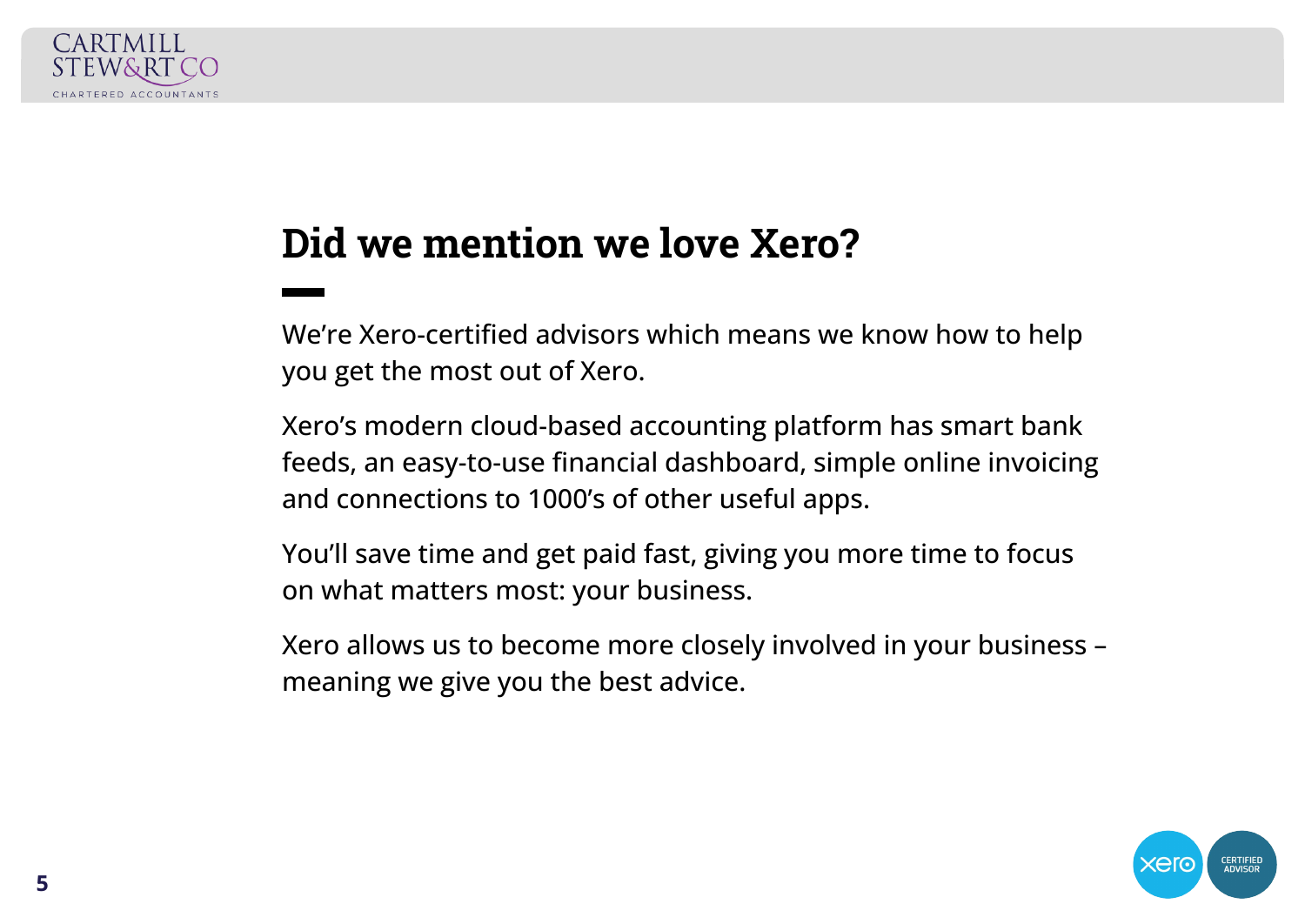

#### Our services

### We understand the pressures, time constraints, and everyday challenges you face as a business owner. Our team is here to lend our support in the following areas:

#### Accounting

Make better business decisions by having a good understanding of your financial performance. We can prepare monthly or quarterly management accounts to deliver accurate and timely financial information right at your fingertips.

#### Tax

Ensure full tax compliance and pay the minimum tax required by law with our effective tax planning strategies.

#### Bookkeeping

Messy books? Let us manage your day-to-day bookkeeping and help you catch up to keep your books accurate and updated.

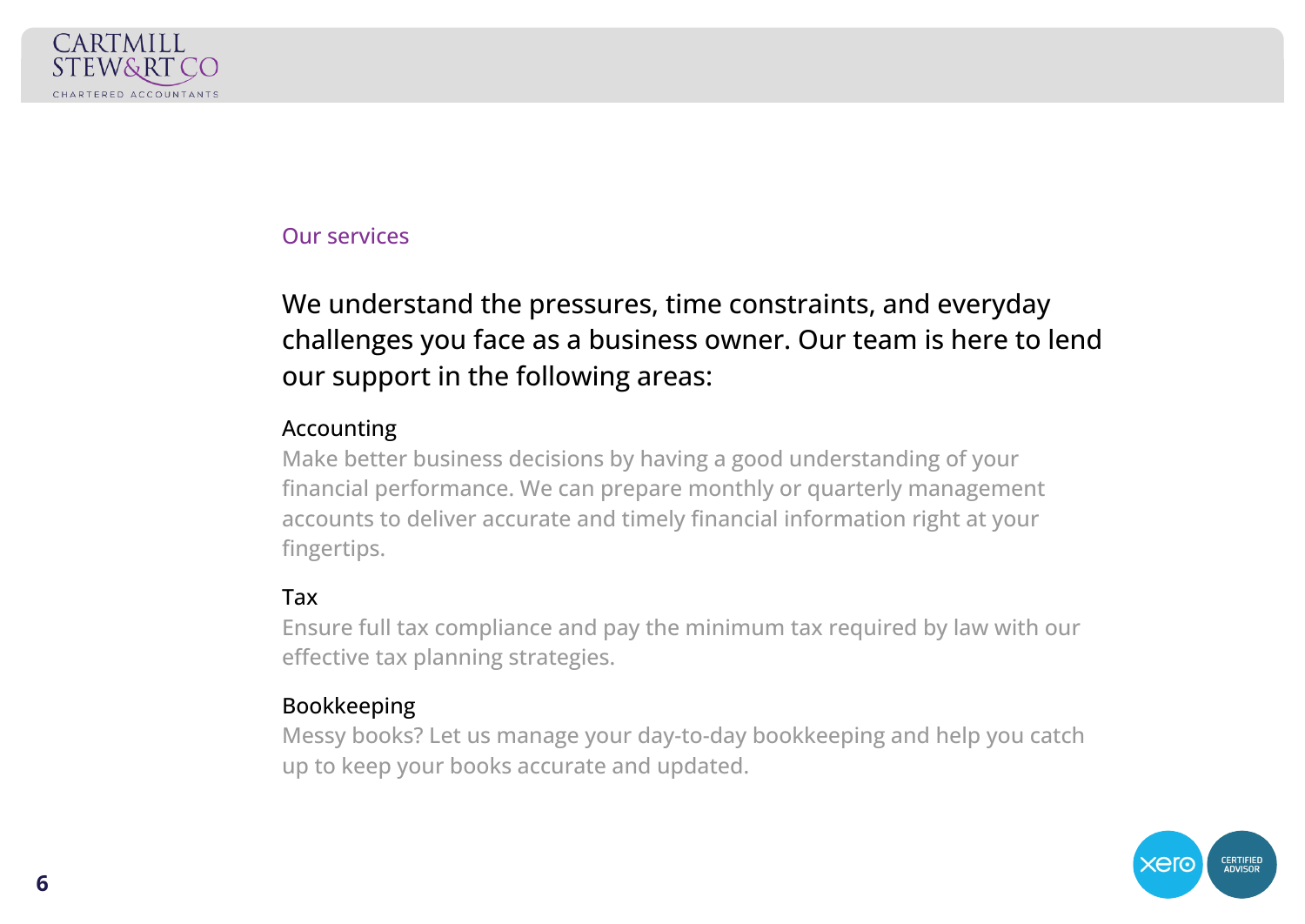

#### Our services

#### Budgeting

Proper budgeting ensures all your priorities will be met and can help keep your business running seamlessly like a well-oiled machine. We can help you make the most of what you have and allocate your money to the right areas of your business.

#### Cash flow

Whatever type of business you have, cash is king. Keep track of money coming in and going out of your business– our team can help you manage your cash flow and maintain smooth operations.

#### Payroll

Using modern payroll software, we can make this time-consuming and repetitive process much simpler. Ensure your employees get paid right and on time, every time– tap into our payroll expertise today!

#### Business Planning

Failing to plan is planning to fail. By assisting you with business planning and forecasting, we can keep you prepared and help you navigate business challenges with ease and confidence.

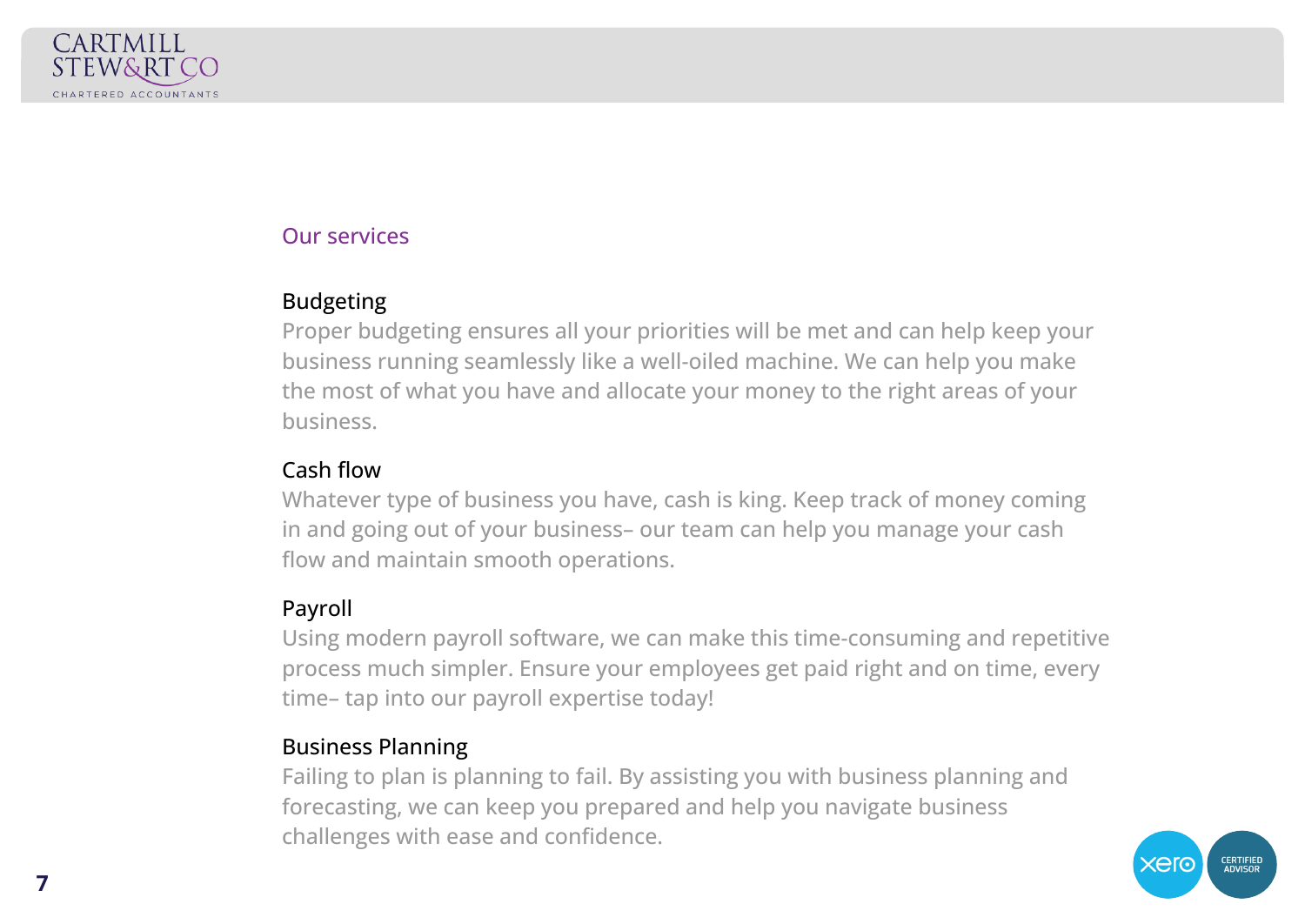

#### Meet our team

#### You'll enjoy working with our friendly, approachable team.

| <b>Gilbert Cartmill</b>       | <b>Claire Stewart</b>        | Joanne Cartmill              |
|-------------------------------|------------------------------|------------------------------|
| Partner                       | Partner                      | <b>Payroll Manager</b>       |
| gilbert@cartmillstewart.co.uk | claire@cartmillstewart.co.uk | joanne@cartmillstewart.co.uk |

**Philip Murphy Trainee Chartered Accountant [philip@cartmillstewart.co.uk](mailto:philip@cartmillstewart.co.uk)**

**Laura Montgomery Accounting Technician [laura@cartmillstewart.co.uk](mailto:laura@cartmillstewart.co.uk)** 

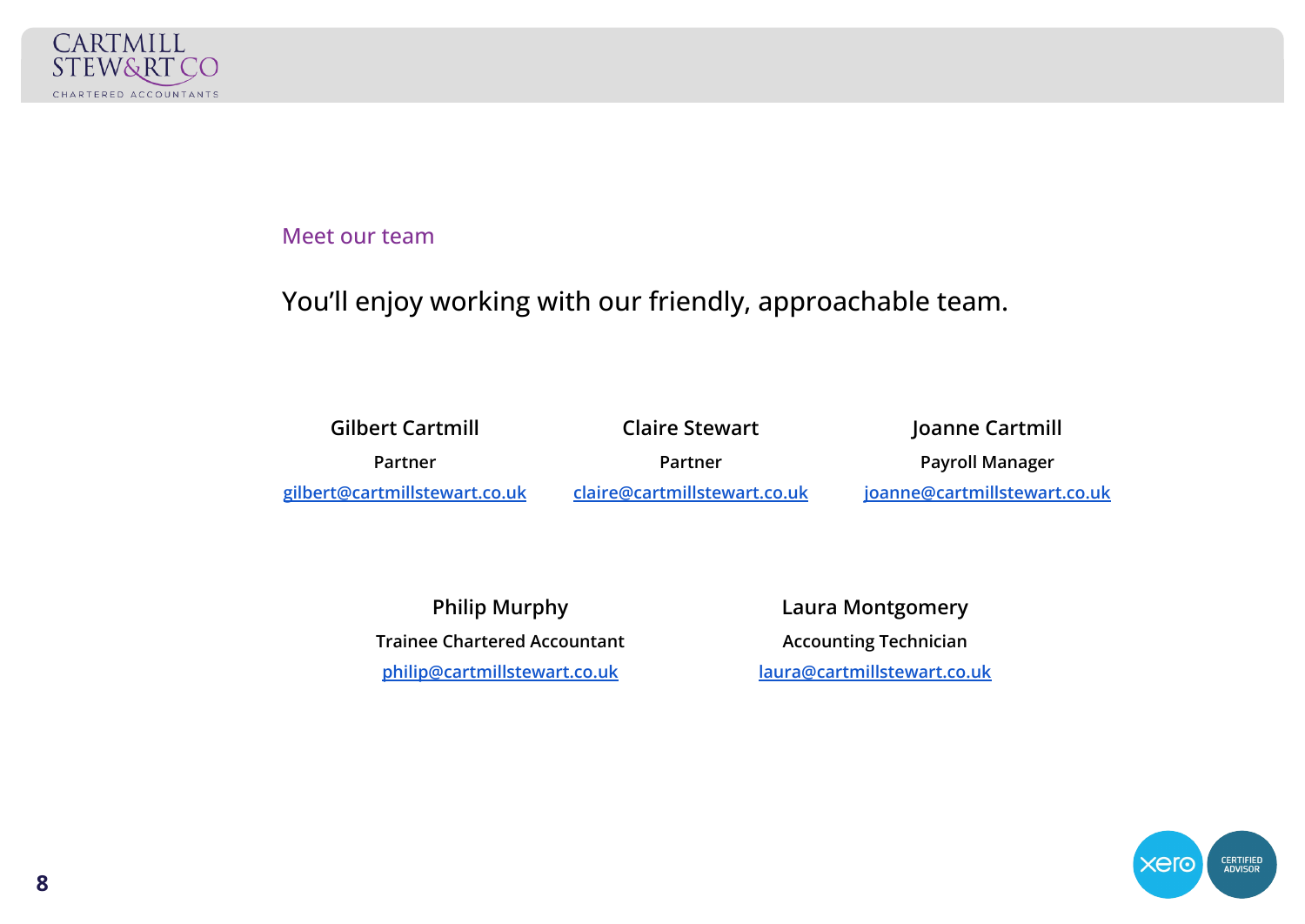

#### Our partners





# Dext

Xero is easy to use and easy to love! Using this smart online tool means up-to-date information for our clients so we can give you reliable advice.

With Hubdoc, you can import all your financial documents & export them into data you can use.

Dext converts annoying bits of paper like receipts and invoices into useful Xero data.